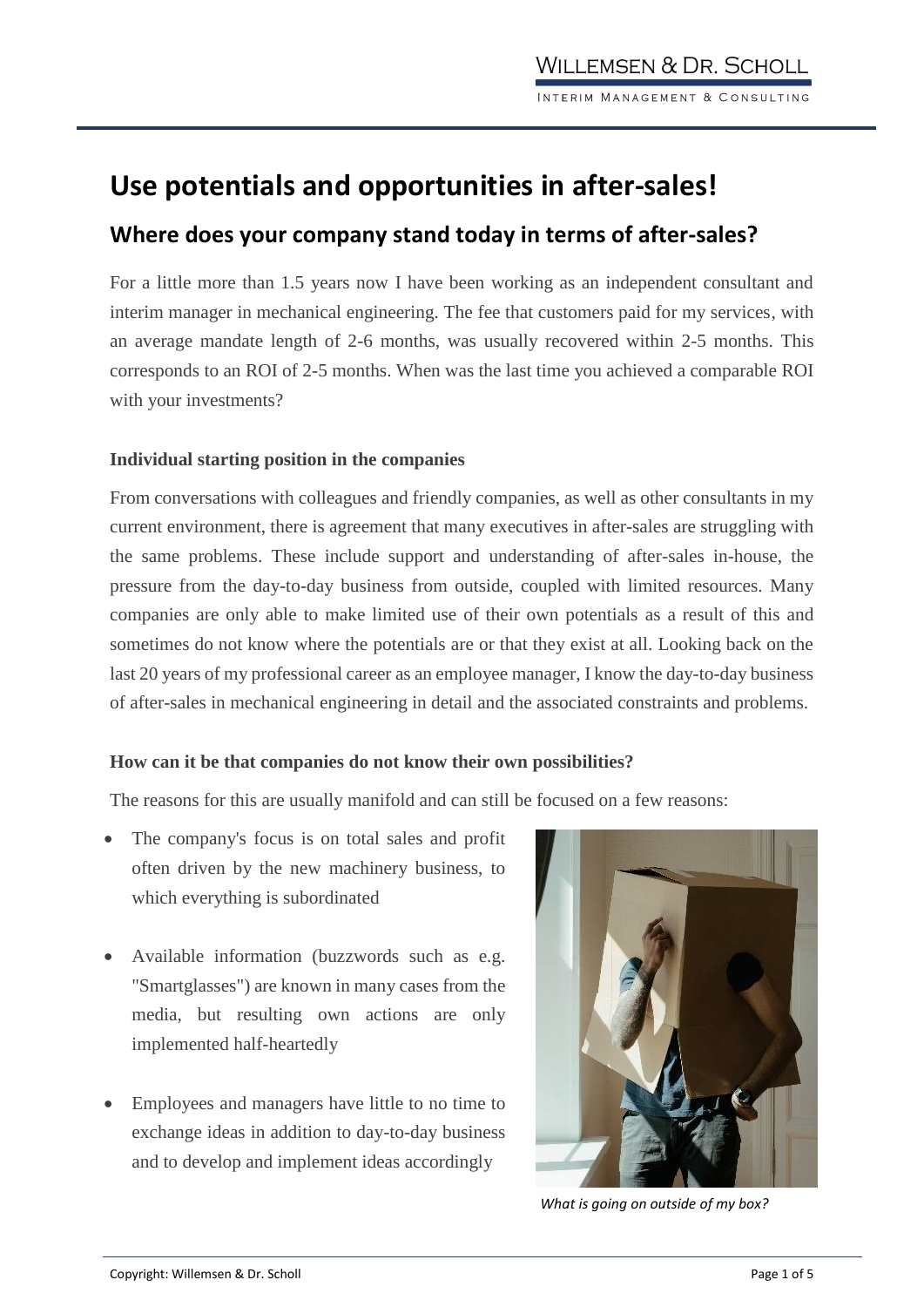Management assumes that all information is widely known in the company and that employees are motivated and actively use the given freedoms to advance the company. But is this really the case?

A study by Stepstone and the Kienbaum Institute @ ISM shows an interesting view of the companies from the outside, and that the inner perception does not always necessarily correspond to reality.



For example, this study reveals that 71% of supervisors say they motivate their employees to take more responsibility and 60% inform them that mistakes are learning-potentials. On the other hand, 61% of employees say they want more responsibility. [\(www.presseportal.de/pm/38447/4503318\)](http://www.presseportal.de/pm/38447/4503318)

As a result, the different perceptions do not take advantage of the opportunities for improving one's own situation, which results from employees and also customers.

As a result, the work continues as before and improvements are implemented slowly or in places due to lack of motivation, lack of knowledge and pressure in day-to-day business.

But of course there are many companies that are very well positioned in the field of after-sales and do an excellent job. Often, but not exclusively, it is larger companies with the appropriate infrastructure and resources.

This is also where the problem and the challenge lies, especially with the smaller companies, which also have the pretext why they do little: "We cannot act like a large company, which has much more possibilities and resources. Also, as a small company, you cannot and do not want to afford expensive consultants". It is not uncommon for these companies to live in their own world and do not recognize their own opportunities, which can be implemented with little effort. I hear several times: "Consultants are too expensive for us and do not know our environment. Our employees are well trained and know each other. Yes, there are minor problems, but we have them under control and they can't be changed so quickly anyway and/or we just have other concerns."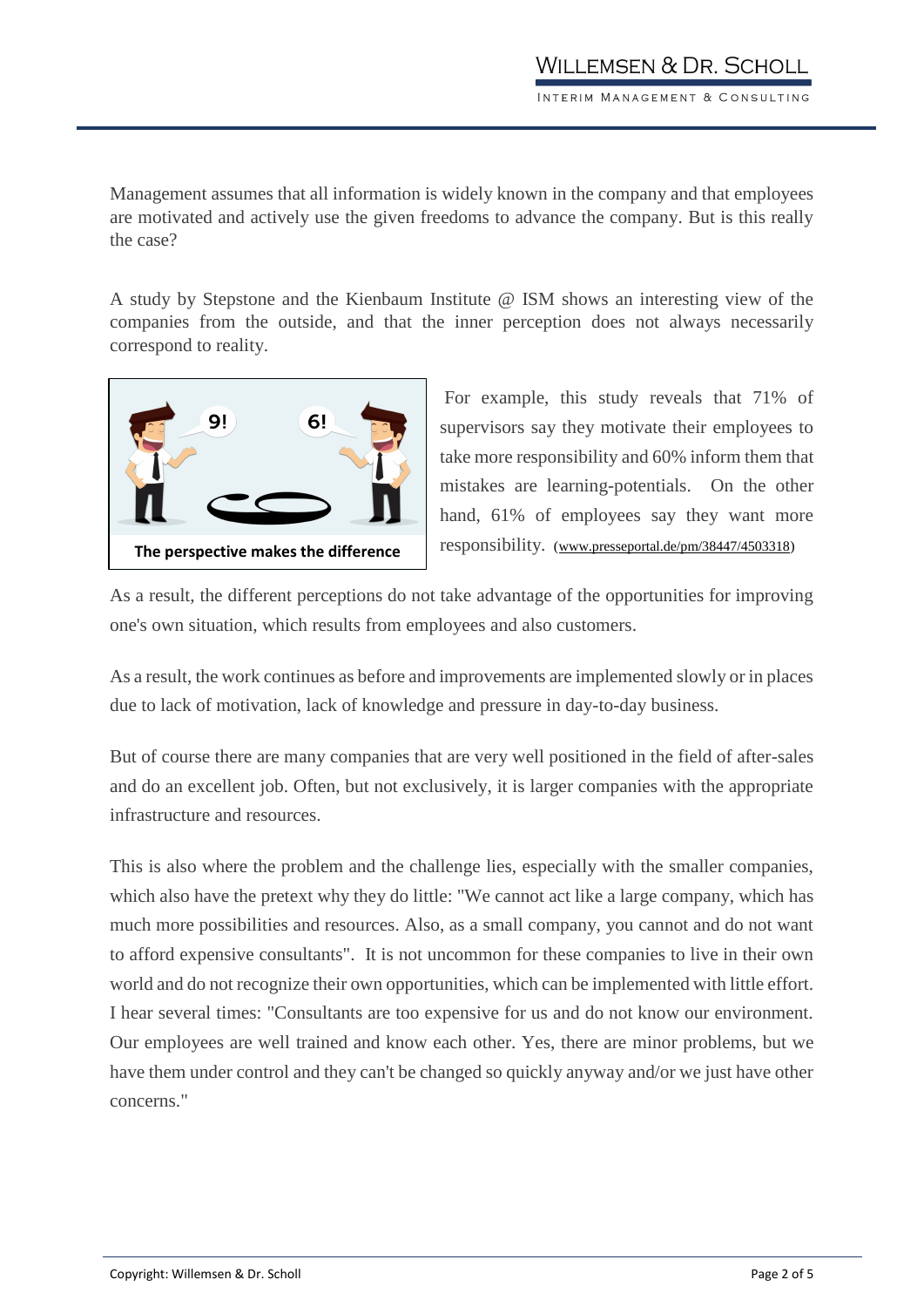

This argument sounds like the lumberjack, who works slowly and hard with a blunt saw when asked why he doesn't sharpen it, replies: "I don't have time for it, I have to cut down the trees now."

So what is the alternative? Do nothing, forgo sales and profits and carry on as before? Leave the market to the market attendants without a fight?

### **What are the possibilities to increase sales and profit?**

There is no default answer. Companies are set up differently, have historically different operating cultures and the starting points and the objectives set often differ from each other. On the other hand, the general processes in companies are the same. Through an external and neutral view, I have already uncovered various existing potentials in the past after the first discussions. A customer once figuratively put it to me: *"The potentials were there, we just couldn't find them because they were hidden under a large stone that you have now lifted."*

### **Yes:**

- it is only possible to compare companies to a limited extent
- every industry and industry has its own special features
- each type of plant machine requires specific measures

But this is precisely where a viewer's advantage lies from outside your own organization. Due to the different situations and experienced conditions, there is a high probability that he has knowledge of solutions, tools and practically proven application examples, which you may not know or believe in.

So why not let business experts with the appropriate background look at areas of your company in order to identify reserves and potentials? Do you know where you stand today and whether there is any additional improvement potential?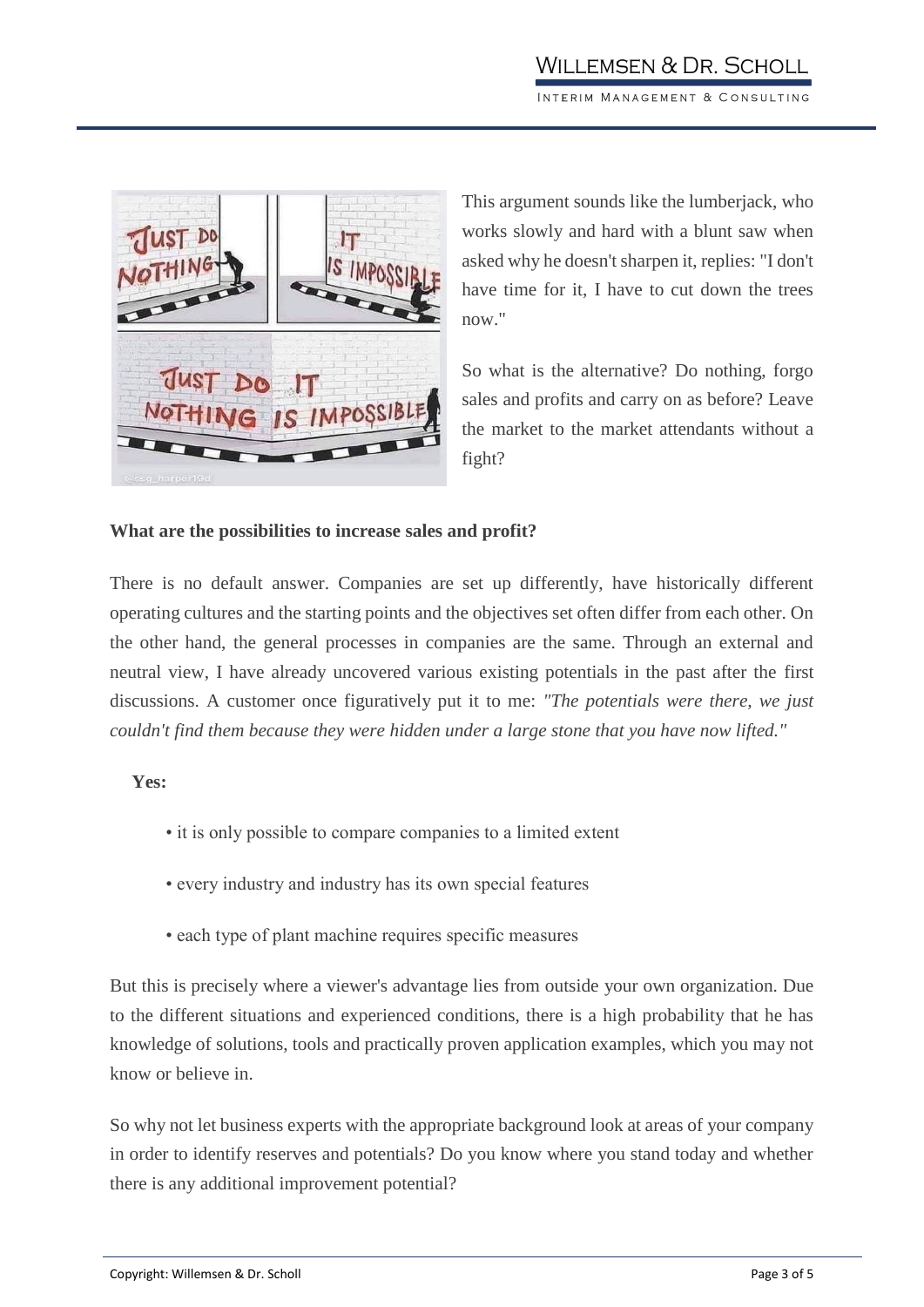Many entrepreneurs are amazed at what can be seen and learned by external consultants within 2 to 5 days, depending on the complexity of the company, the current situation and the task.

The possibilities for improvement can be extremely diverse and range from the optimization of internal processes and organizational orientations to new products for the after-sales area. On the basis of the emerging prospects and the respective situation, the tools and measures to be used are derived. This in turn results in savings or additional sources of income or further paths to customer loyalty.

#### **Possible costs and additional revenues/profits**

In particular, the costs for an external consultant who comes to the company regularly or depending on the current situation and then limited to a short period of time are manageable. Expenditure on short-term use is negligible if the possible positive effects are calculated against it. How much does it cost a company to make decisions that fail, a delayed decision or, at worst, a decision based on insufficient, false information? What long-term follow-up costs does the company have to expect?

#### **Conclusion:**

The focused use of an external specialist gives you a neutral, experience-based in-depth analysis and thus a sound basis for decisions and measures. The company receives additional information and decision-making aids to generate savings or higher revenues. Willemsen & Dr. Scholl with an extensive network of experts and a neutral and impartial perspective, is the source of ideas, sparring partners, consultants and, if desired, project supervisors.

Our advantage lies in the holistic view, as after-sales are highly dependent on the functioning areas of operations, sales and smooth internal processes.

Our customers come from mechanical engineering. These can be start-ups that have good and creative ideas, but do not know the insights and intricacies of mechanical engineering in detail, or companies with a long tradition that want support and an external opinion from a neutral independent expert with practical experience.